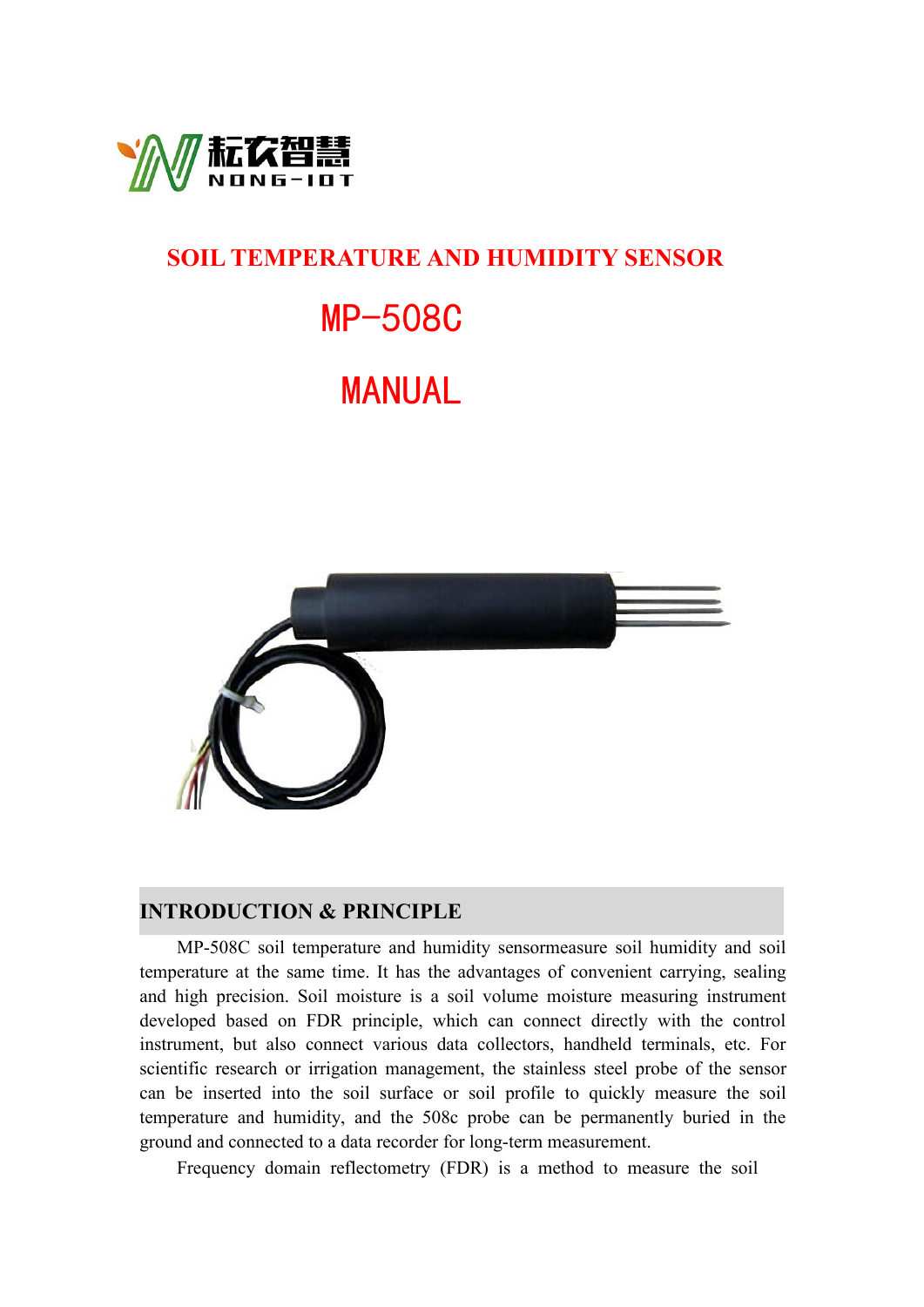moisture content by measuring the frequency change caused by the change of the dielectric constant of the sensor in the soil, which is transformed into the voltage or current relationship corresponding to the soil moisture content. It has the characteristics of high accuracy, fast, accurate, continuous fixed-point measurement, no radioactivity and no disturbance to soil.

It can be widely used in soil moisture monitoring, water-saving irrigation, greenhouse control, fine agriculture, road monitoring, hydrometeorology and other fields

#### **FEATURES**:

\*Short thermal response time and less dynamic error;

\*Small diameter and unlimited length;

\*High accuracy and good consistency;

\*Imported probe element,reliable and stable performance

### **COMMUNICATION PROTOCOL**

Sensor default station number:  $0x00FF$ Baud rate: 9600 Data bit: 8 Stop bit: 1 Check bit: None Flow control: None **A**、**Read station number command (fixed command)** Device address Function code Start register address No. of registers CRC check **00 03 0001 0001 CRCloCRChi** Respond Device address Function code Data length Data CRC check **00 03 02 00xx CRCloCRChi**(**XX=01-ff**) Example **Read station number** Command 00 03 00 01 00 01 D4 1B Respond 00 03 02 00 FF C5 C4 **B**、**Write station number**: Device address Function code Start register address No.of registers Data length Data(new data) CRC check **00 10 0001 0001 02 00xx CRCloCRChi**(**XX=0X01-0XFF**) Respond Device address Function code Start register address No.of registers CRC check **00 10 0001 0001 CRCloCRChi**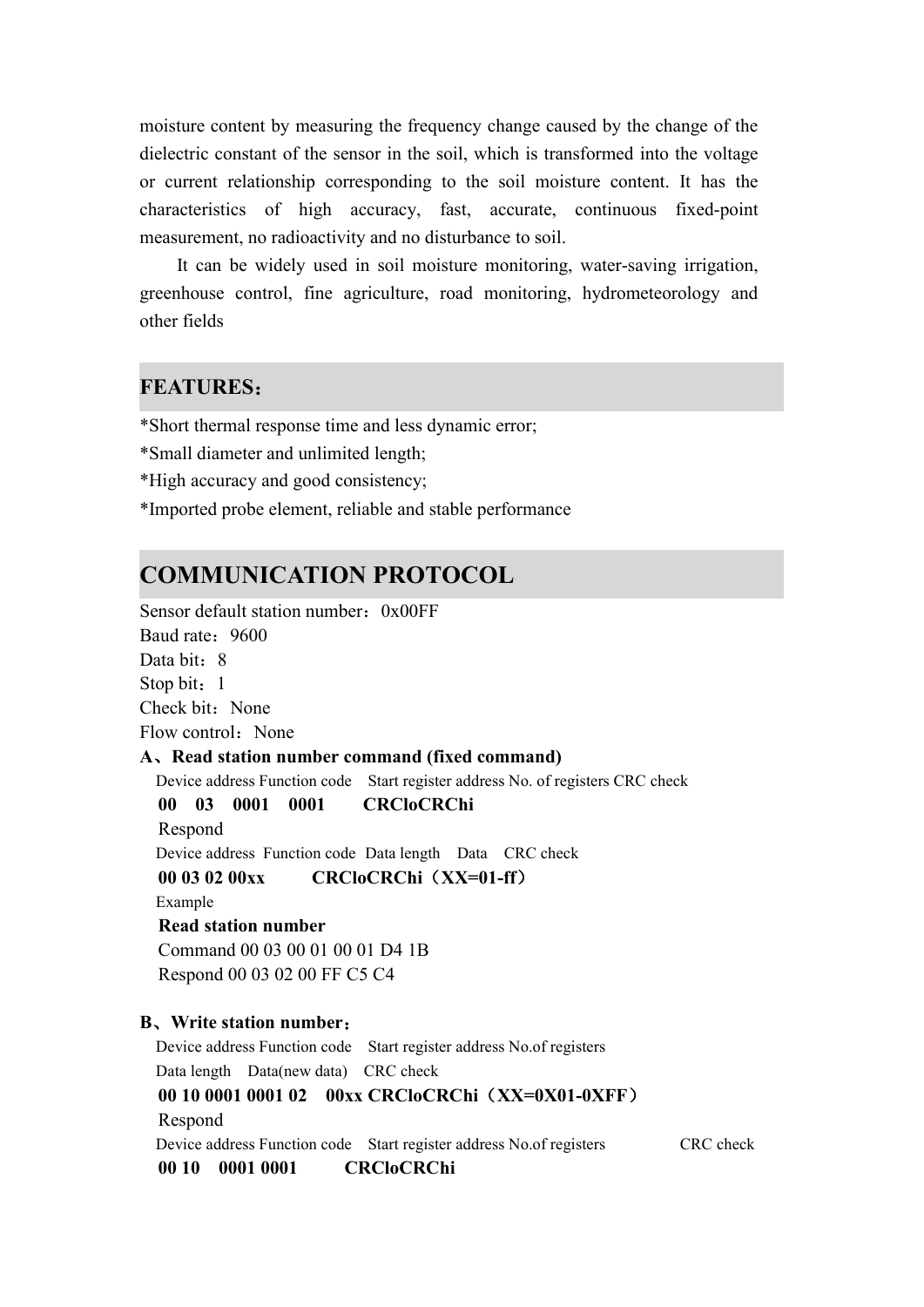```
Example
  Command 00 10 00 01 00 01 02 00 33 EA 04
  Respond 00 10 00 01 00 01 51 D8
C、Read data (Host computer)
Device address Function code Start register address No. of registers CRCcheck
xx 03 0000 00XX CRCloCRChi
Data respond
Device address Function code Data length Data CRC check
xx 03 XX XXXXXXXX CRCloCRChi
Example
Command FF 03 00 00 00 02 D1 D5
Respond FF 03 04 01 2C(soil T) 11 94(soil RH) A1 61
```
**Note**:**The number of instruction replies is in hexadecimal format. 04(Decimal system4)is data length of sensor**。 **A1 61 is CRC check 2 element sequence : soil humidity, soil temperature. Soil humidity** =  $(0x01*256+0x2C)$  /10 = 30 %VOL **Soil temperature** =  $(0x11*256+0x94)$  /100-20 = 25 ℃

#### **TECHNICAL SPECIFICATION**

- ◆Structure: 4-pin
- $\blacklozenge$ Measuring range: -20~80°C 0~100% (m3/m3)
- $\blacklozenge$ Response time:  $\lt 1$ s
- ◆Accuracy:  $\pm 1^{\circ}$  (25°C);  $\pm 2\%$  (0~50% (m3/m3, 25°C)
- ◆Output: RS485modbus
- ◆Working Voltage: DC12~24V
- ◆Working Current: 40ma (DC12V)
- $\blacklozenge$  Power Consumption: DC12V <= 0.6W
- ◆Measuring range: 990% of the influence is in the cylinder with diameter of 2.5cm and length of 6cm around the central probe
- ◆Sealing material: ABS (abrasive tools)
- $\blacklozenge$  Size: 133\*40mm (probe: 60mm)
- ◆ Standard line length: 2.5m
- ◆Stabilization time: About 10s after power on
- $\blacklozenge$  Output lead wire: suggestion  $\lt$  500m
- ◆Ingress Protection: IP65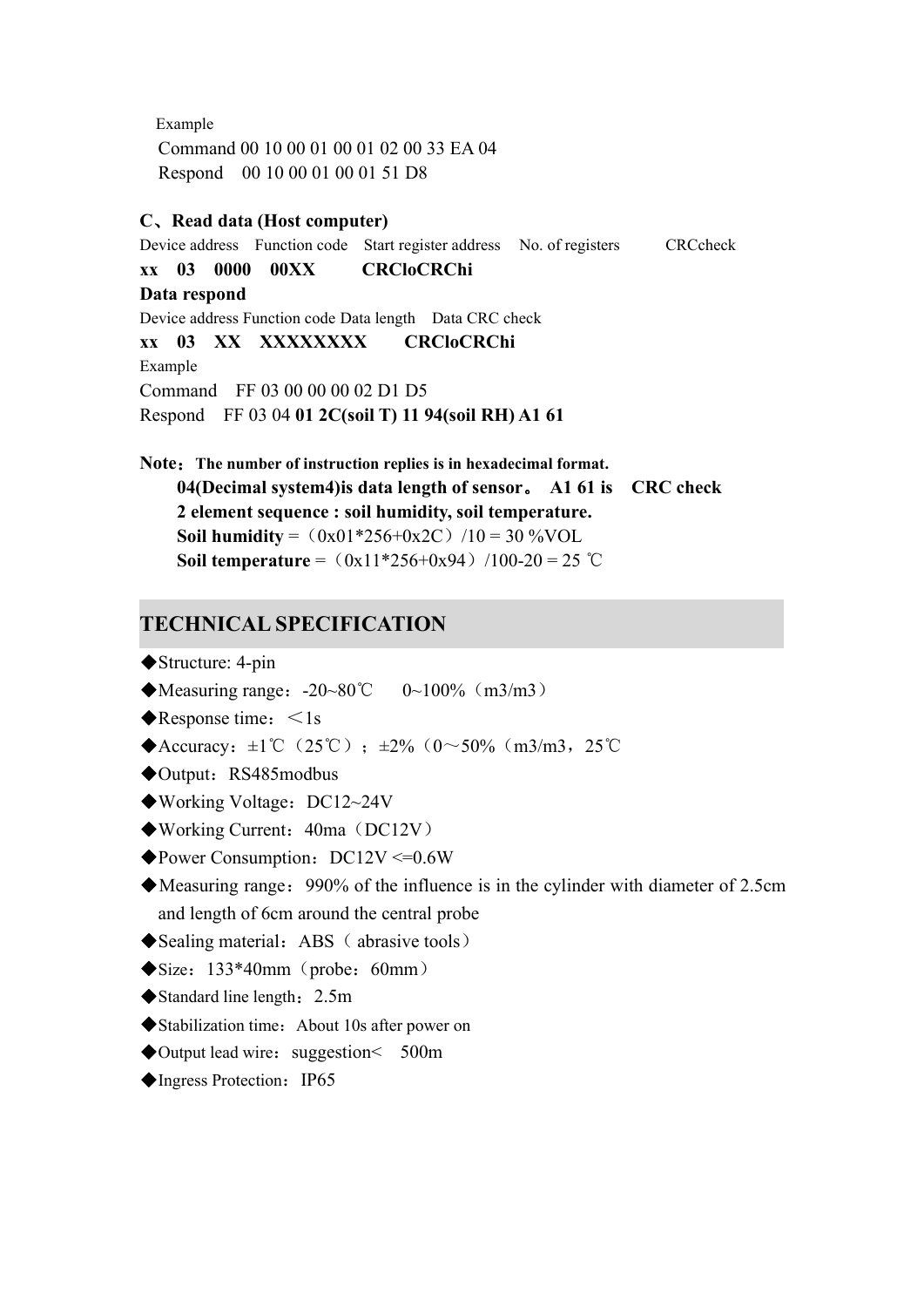#### **WIRING METHOD**

RS485 output sensor is equipped with 2.5m 4-core cable asstandard. Users can customize the cable with appropriate length as required. The cable specification is 0.2mm² 4-core shielded cable, and the wiring color is defined as below:

| RS485        |               |
|--------------|---------------|
| Red          | Positive pole |
| <b>Black</b> | Negative pole |
| Green        |               |
| Blue         |               |

## SIZE



## INSTALLATION

1.The steel pin of the sensor is completely inserted into the soil to be tested, and the sensor can not be shaken when inserting, prevent the sensor probe from being affected; 2.The sensor can be used for multi-layer observation and the establishment of soil moisture monitoring station;

3.When it is felt that there is hard substance in the soil, please select the tested point again to prevent damaging the sensor probe.

4.Do not insert the probe into the hard soil to avoid damaging the probe; during the measurement, the density of the soil shall be as uniform as possible;

5.When moving the sensor out of the soil, do not directly pull the cable; after use, clean and dry the probe to keep it clean

6. If the measurement point is not selected properly, it may lead to unpredictable measurement error (> 10% vol). Rough installation will lead to the breakage of stainless steel pin of sensor and affect the measurement accuracy. The following aspects must be paid attention to during installation:: (1) Abnormal holes or pores. If there are holes or air holes in the sensor's sensing range, the measurement error will